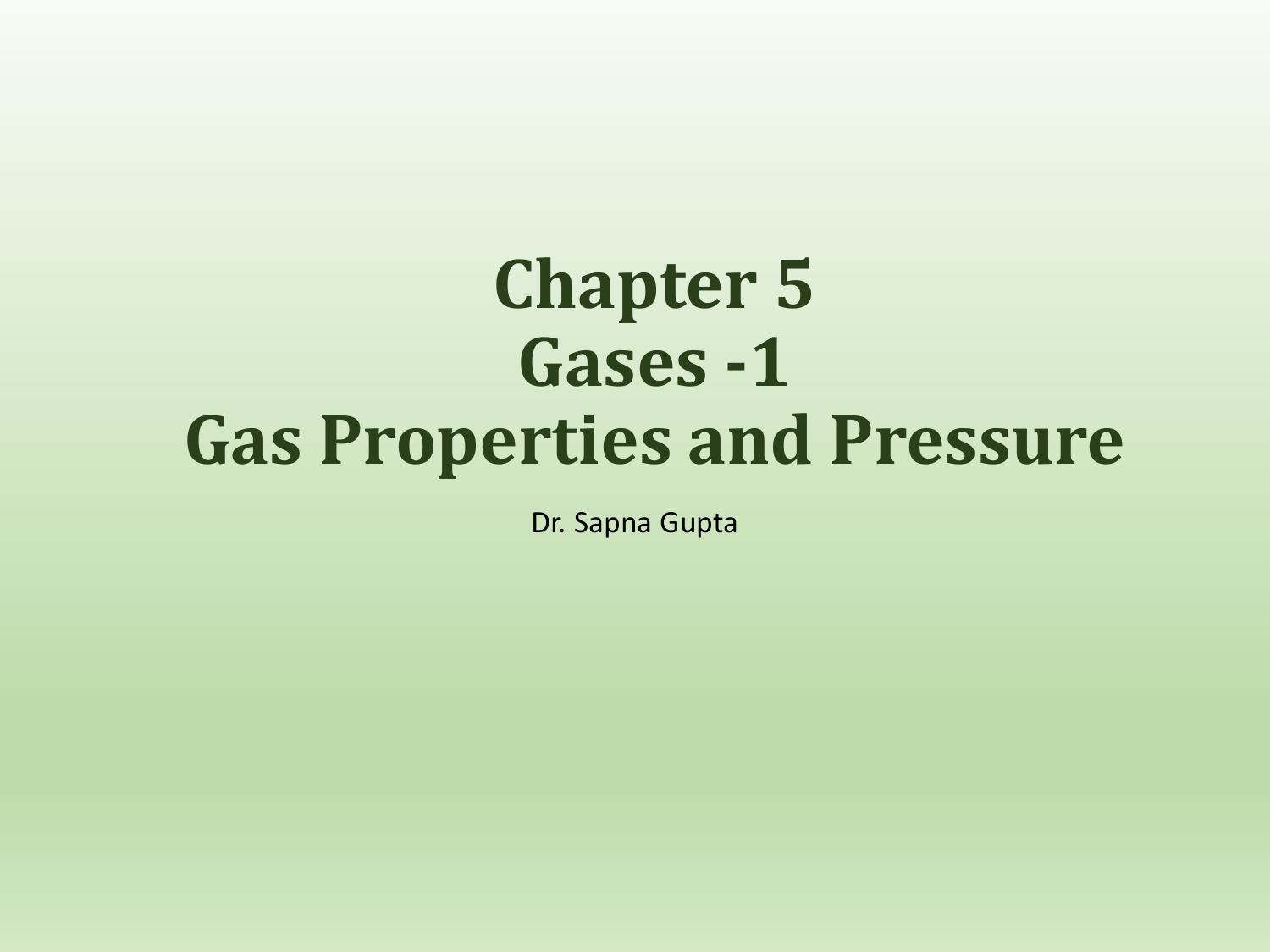### **Properties of Gases**

- 1. They are compressible.
- 2. They expand to fill the container.
- 3. Pressure, volume, temperature, and amount are related.
- 4. They have low density.
- 5. Form a homogeneous mixture.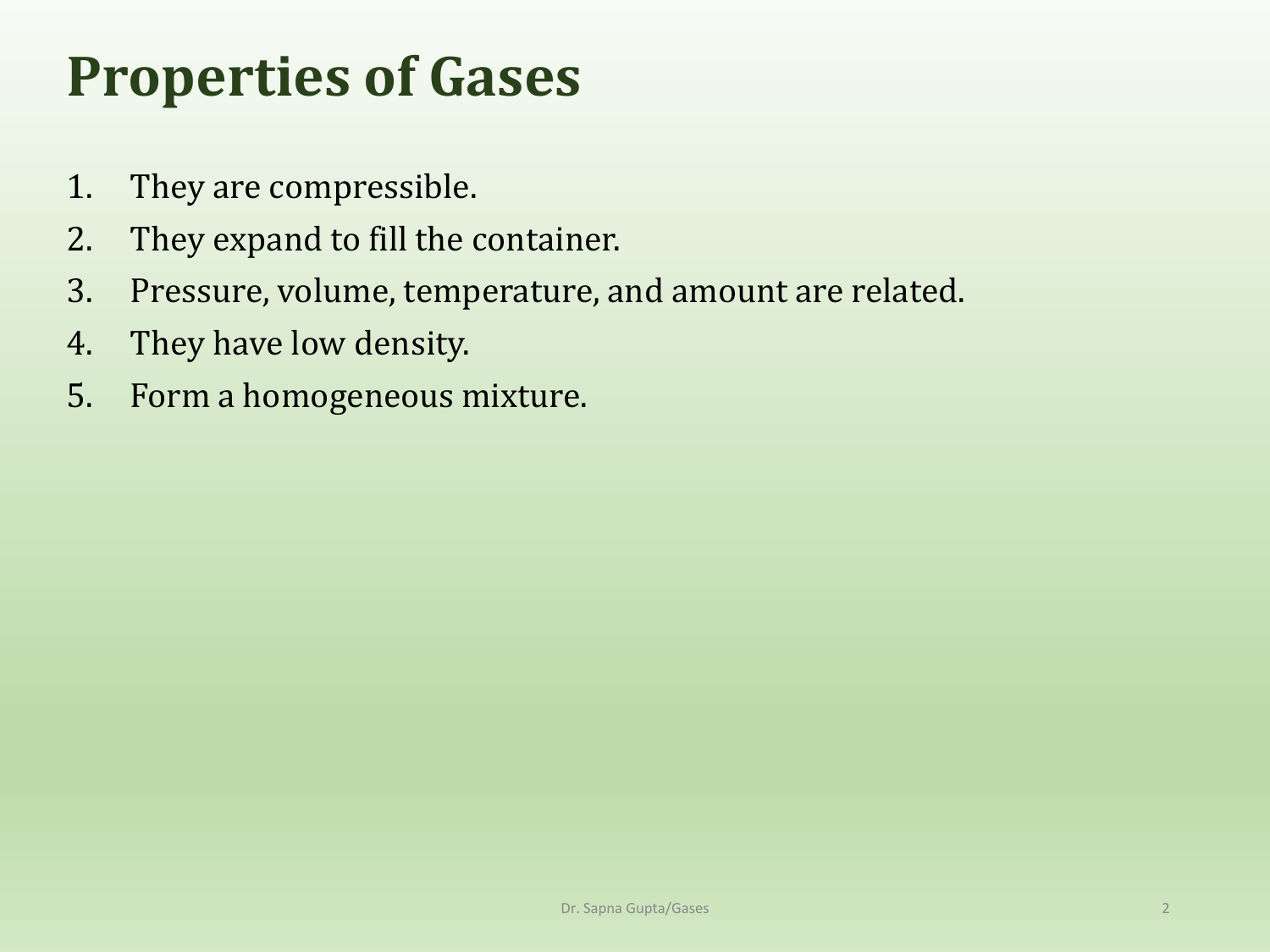## **Kinetic Molecular Theory**

A theory, developed by physicists, that is based on the assumption that a gas consists of molecules in constant random motion.

#### **Postulates of the Kinetic Theory**

- 1. Gases are composed of molecules whose sizes are negligible.
- 2. Molecules move randomly in straight lines in all directions and at various speeds.
- 3. The forces of attraction or repulsion between two molecules (intermolecular forces) in a gas are very weak or negligible, except when the molecules collide.
- 4. When molecules collide with each other, the collisions are elastic.
- 5. The average kinetic energy of a molecule is proportional to the absolute temperature.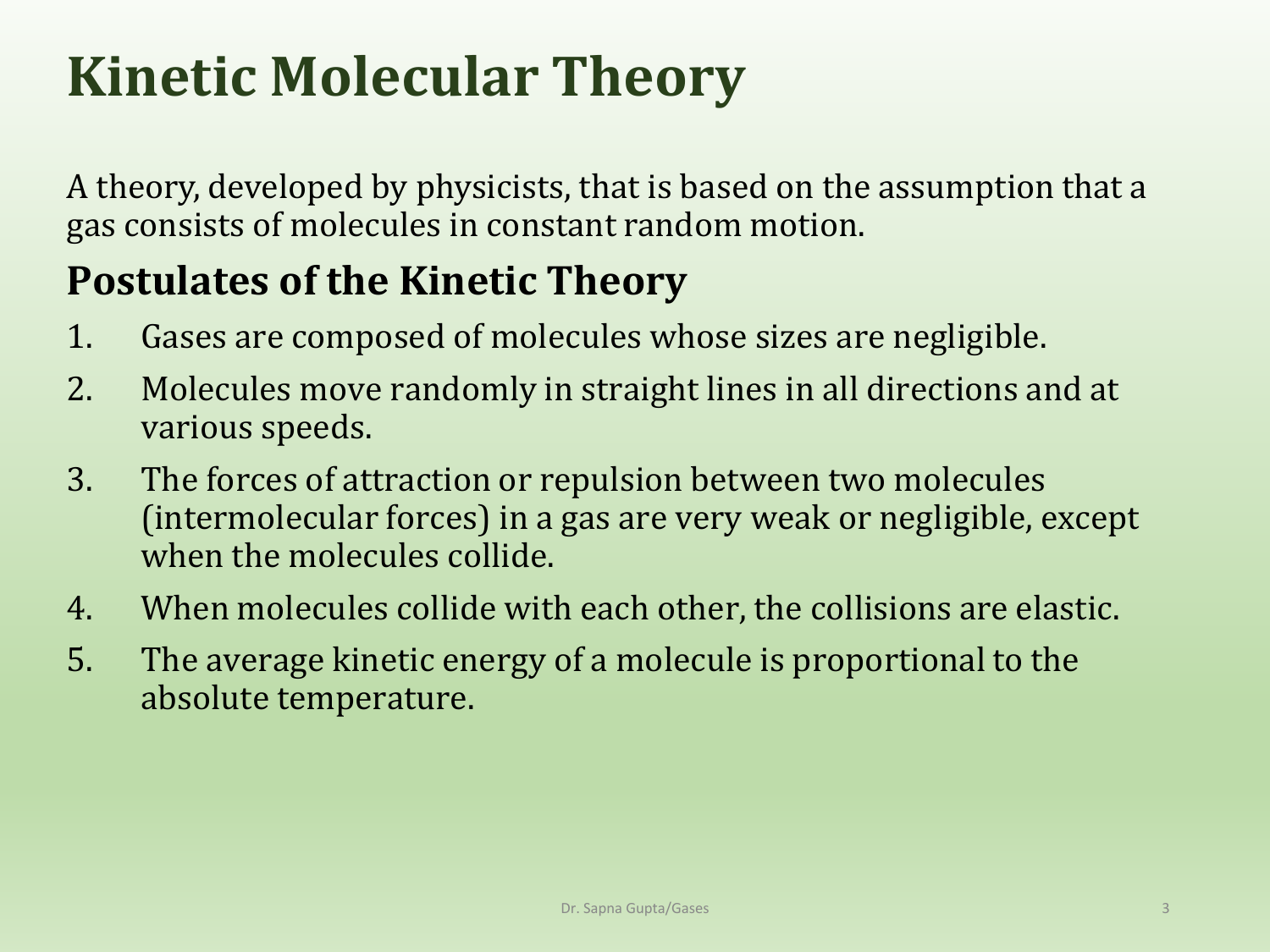### **Pressure**

Pressure is force exerted per unit area.  $P = Force/Area$ 

The SI unit for pressure is the pascal, Pa. Other Units atmosphere, atm mmHg torr bar  $1 Pa = 1 N/m<sup>2</sup>$ 

1 atm $*$ 101,325 Pa 760 mmHg\* 760 torr\* 1.01325 bar 14.7 psi \*These are exact numbers.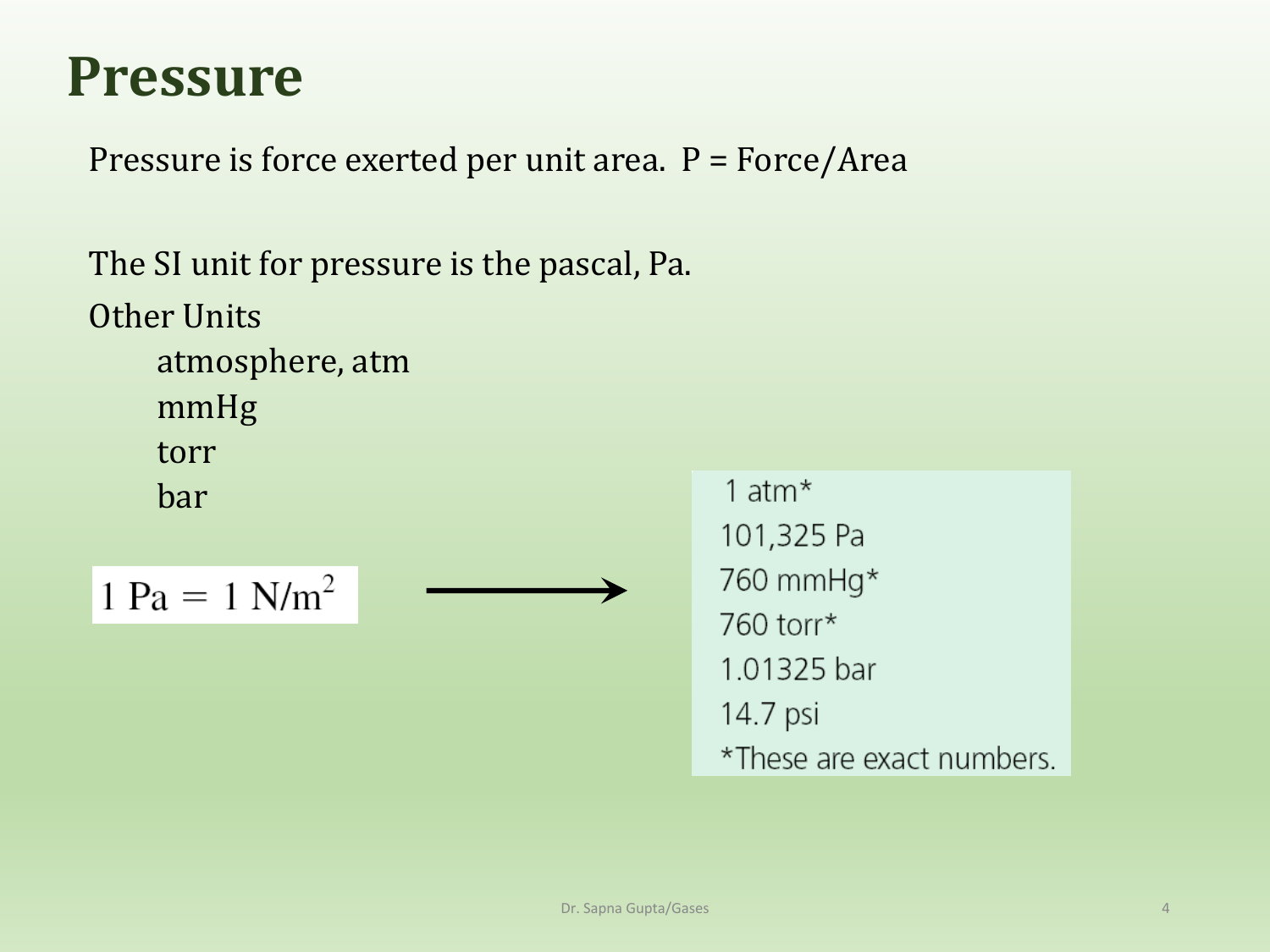### **Measurement of Pressure**

A **barometer** is a device for measuring the pressure of the atmosphere.

A **manometer** is a device for measuring the pressure of a gas or liquid in a vessel.